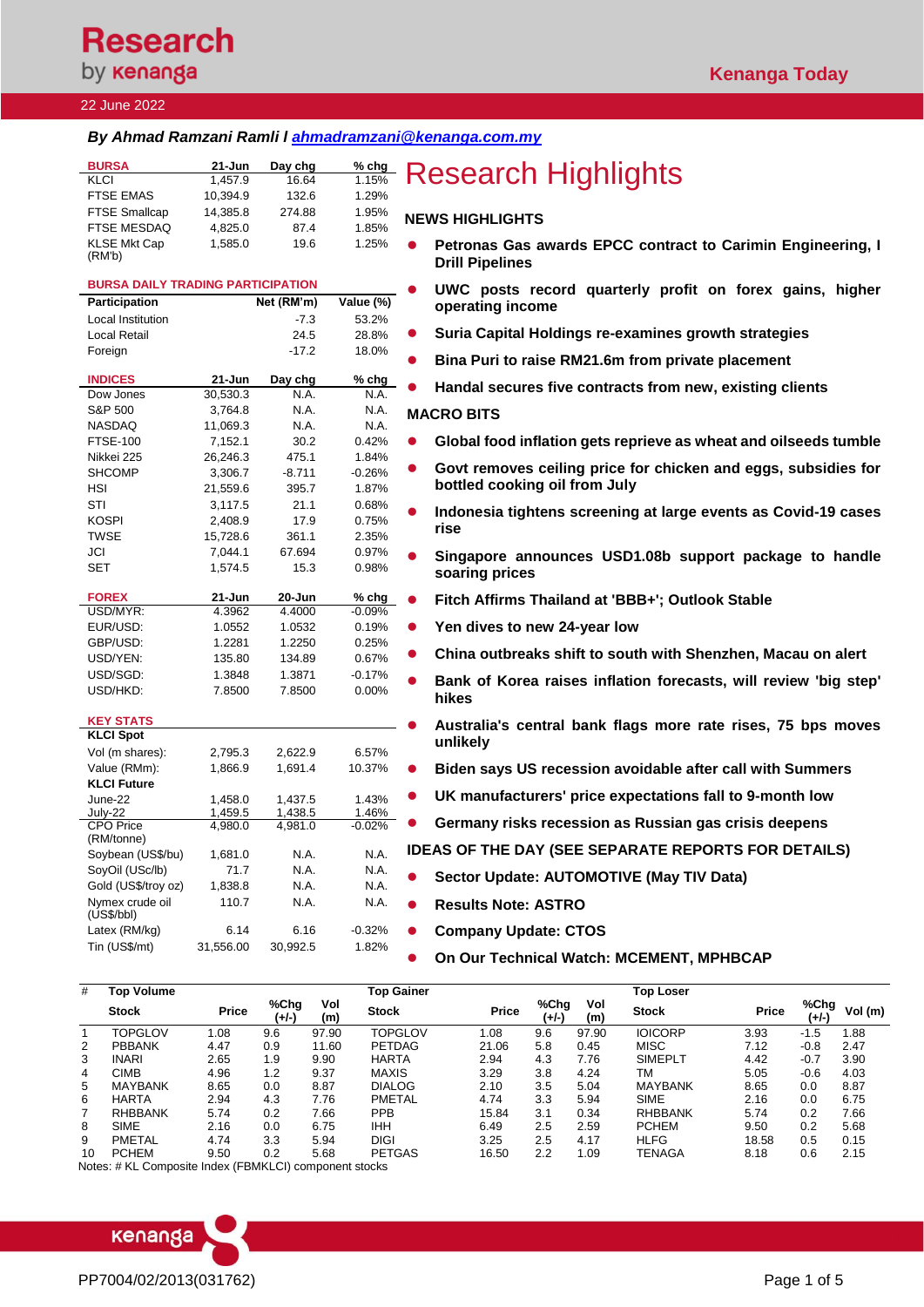### **Corporate News**

### • **Petronas Gas awards EPCC contract to Carimin Engineering, I Drill Pipelines**

Petronas Gas Bhd (PGB) has awarded an engineering, procurement, construction and commissioning (EPCC) contract to Consortium of Carimin Engineering Services Sdn Bhd and I Drill Pipelines Constructions Sdn Bhd. In filing with Bursa Malaysia today, PGB said as part of its gas transportation business, the contract encompasses developing an approximately 10 kilometre lateral pipeline and metering station to supply natural gas to a paper-making plant, ND Paper Malaysia (Selangor) Sdn Bhd, in Banting Industrial City, Selangor. *(The Malay Mail)*

### • **UWC posts record quarterly profit on forex gains, higher operating income**

UWC Bhd has reported its highest ever quarterly net profit of RM28.7m, supported by forex gains and higher operating income. The net profit registered for the third quarter ended April 30, 2022 (3QFY22) is 24.6% higher than the RM23m posted a year earlier. Earnings per share rose to 2.6 sen from 2.1 sen, the semiconductor test equipment maker's Bursa Malaysia filing showed. *(The Edge Markets)*

#### • **Suria Capital Holdings re-examines growth strategies**

The Covid-19 pandemic has necessitated Suria Capital Holdings Bhd to reexamine its growth strategies to strengthen the role of ports as trade facilitators. In a statement after the company's annual general meeting, the group managing director said this is in view of port operations being the group's key revenue earner, contributing RM214.5m or 85.3% of the overall revenue in 2021. The group is involved in port operations, logistics and bunkering, contract and engineering, and ferry terminal operations. *(The Edge Markets)*

### • **Bina Puri to raise RM21.6m from private placement**

Bina Puri Holdings Bhd has proposed to raise some RM27m via a private placement and rights issue. The construction company plans to raise RM21.6m via a private placement of up to 479.3m shares or 30% of its total issued shares at an issue price to be determined later. At the same time, it has also proposed a rights issue of up to 1.7b shares together with up to 332m free detachable warrants on the basis of two rights shares for every three existing shares in Bina Puri together with one Warrant B for every five rights shares subscribed at an issue price to be determined and announced by the board at a later date. *(The Edge Markets)*

#### • **Handal secures five contracts from new, existing clients**

The oil and gas integrated services provider Handal Energy Bhd has secured has secured four new purchase orders (POs) and one contract extension. The group said its wholly-owned subsidiary Handal Cranes Sdn Bhd has accepted a PO for the fabrication of a new crane from PT Meindo Elang Indah, an engineering, procurement, construction, and installation contractor from Indonesia for the republic's state-owned energy firm Pertamina. *(The Edge Markets)*

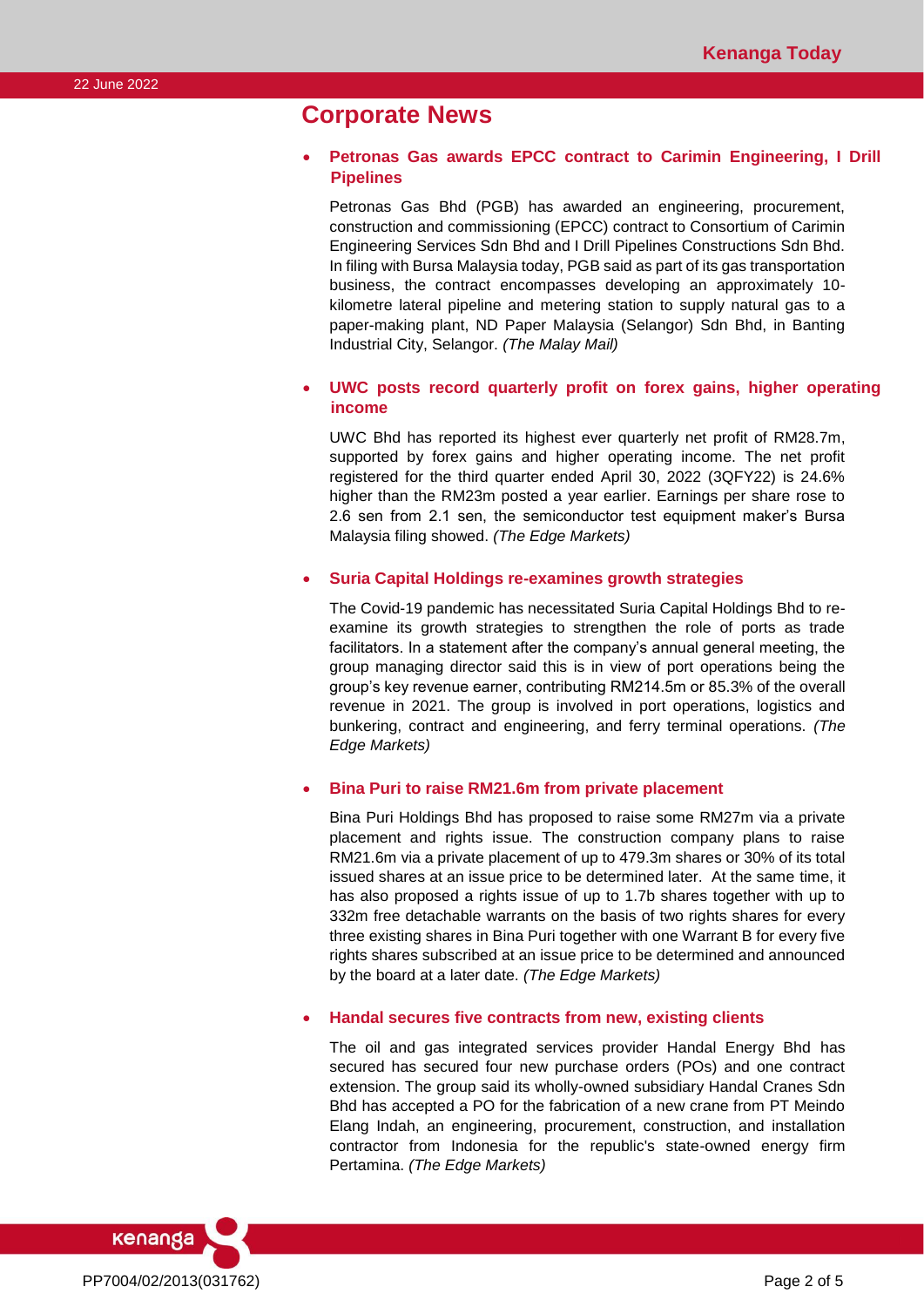### **Macro Bits**

### **Global**

⚫ **[Global food inflation gets reprieve as wheat and oilseeds tumble](https://www.theedgemarkets.com/article/global-food-inflation-gets-reprieve-wheat-palm-oil-tumble)** Agricultural commodities fell, offering some reprieve to rampant food inflation, as traders weigh incoming data on harvests and looming recessions in some major economies. *(The Edge Markets)*

### **Malaysia**

⚫ **[Govt removes ceiling price for chicken and eggs, subsidies for bottled cooking oil from July](https://www.theedgemarkets.com/article/malaysia-scrap-subsidies-some-cooking-oil-products)** The government has announced the removal of the ceiling price for chicken and chicken eggs, as well as subsidies for cooking oil in bottles of 2kg, 3kg and 5kg, from July 1. This is to ensure adequate food supply in the market and to stabilize prices in the longer term. *(The Edge Markets)*

### **Asia Pacific**

- ⚫ **Indonesia tightens screening [at large events as Covid-19 cases rise](https://www.theedgemarkets.com/article/indonesia-tightens-screening-large-events-covid19-cases-rise)** Indonesia is tightening guidelines around organising large-scale events to minimise the spread of Covid-19 virus as new cases increased to a two-month high. Indonesia's daily Covid-19 tally has topped 1,000 for six straight days, hitting its highest level in two months. *(The Edge Markets)*
- **[Singapore announces USD1.08b support package to handle soaring prices](https://www.reuters.com/markets/asia/singapore-provide-1-billion-support-package-low-income-groups-2022-06-21/)** Singapore will introduce a SGD1.5b (USD1.08b) support package for mainly lower-income groups to help mitigate increased living costs from inflation and rising energy prices, its finance minister said on Tuesday. The plan is tilted towards lowincome groups but will include rebates to all Singaporean households in the city-state of 5.5m people for their utilities bills. *(Reuters)*
- ⚫ **[Fitch Affirms Thailand at 'BBB+'; Outlook Stable](https://www.fitchratings.com/research/sovereigns/fitch-affirms-thailand-at-bbb-outlook-stable-21-06-2022)** Thailand's ratings are underpinned by the country's sustained external finance strengths and strong macroeconomic policy framework. The ratings also reflect weaker structural features relative to 'BBB' peers, including lower per capita income and World Bank governance scores. *(Fitch Ratings)*
- [Yen dives to new 24-year low](https://www.reuters.com/markets/us/aussie-dlr-edges-up-rba-reaffirms-more-hikes-ahead-yen-struggles-2022-06-21/) The Japanese yen plunged on Tuesday to the lowest levels versus the U.S. dollar since October 1998, as the Bank of Japan's ultra-loose monetary policy stance continued to weigh. The yen dropped 0.9% to a new 24-year low, extending losses which have already seen it shed more than 18.0% of its value versus the greenback this year. *(Reuters)*
- ⚫ **[China outbreaks shift to south with Shenzhen, Macau on alert](https://www.theedgemarkets.com/article/china-outbreaks-shift-south-shenzhen-macau-alert)** China's Covid-19 outbreak is shifting to its south coast, with a flareup in technology hub Shenzhen triggering mass testing and a lockdown of some neighbourhoods, while gambling enclave Macau — an hour's drive away — is racing to stop its first outbreak in eight months. *(The Edge Markets)*
- ⚫ **[Bank of Korea raises inflation forecasts, will review 'big step' hikes](https://www.reuters.com/article/southkorea-cenbank-inflation/bank-of-korea-raises-inflation-forecasts-will-review-big-step-hikes-idUSKBN2O200S)** South Korea's central bank on Tuesday said it expects inflation will be higher than earlier projected and that it would closely assess debt repayment burdens to determine whether a half-percentage point interest rate hike in July was appropriate. *(Reuters)*
- ⚫ **[Australia's central bank flags more rate rises, 75 bps moves unlikely](https://www.reuters.com/world/asia-pacific/australias-central-bank-flags-more-hikes-rates-still-very-low-2022-06-21/)** Australia's top central banker on Tuesday flagged a lot more policy tightening ahead as rates were still "very low" and it was important that higher inflation did not feed into public expectations and wage claims. Yet, Reserve Bank of Australia (RBA) Governor Philip Lowe also played down the chance of rates being increased by a super-sized 75 basis points. *(Reuters)*

### **Americas**

**[Biden says US recession avoidable after call with Summers](https://www.theedgemarkets.com/article/biden-says-us-recession-avoidable-after-call-summers)** President Joe Biden reiterated that a US recession isn't "inevitable" following a conversation with former Treasury Secretary Lawrence Summers, who sees a significant chance the country will find itself battling stagflation. *(The Edge Markets)*

### **Europe**

- **[UK manufacturers' price expectations fall to 9-month low](https://www.reuters.com/markets/europe/uk-manufacturers-price-expectations-fall-9-month-low-cbi-2022-06-21/) British manufacturers' expectations for higher** prices fell to a nine-month low in June, in a rare sign of softening price pressures at a time when consumer price inflation is soon expected to reach double digits. The Confederation of British Industry's monthly industrial price balance dropped to +58 in June from +75 in May, its lowest since September. *(Reuters)*
- ⚫ **[Germany risks recession as Russian gas crisis deepens](https://www.reuters.com/markets/europe/germany-risks-recession-russian-gas-crisis-deepens-2022-06-21/)** Germany faces certain recession if already faltering Russian gas supplies completely stop, an industry body warned on Tuesday, as Italy said it would consider offering financial backing to help companies refill gas storage to avoid a deeper crisis in winter. Germany's BDI industry association slashed its economic growth forecast for 2022 on Tuesday to 1.5%. (*Reuters)*

PP7004/02/2013(031762) Page 3 of 5

kenanga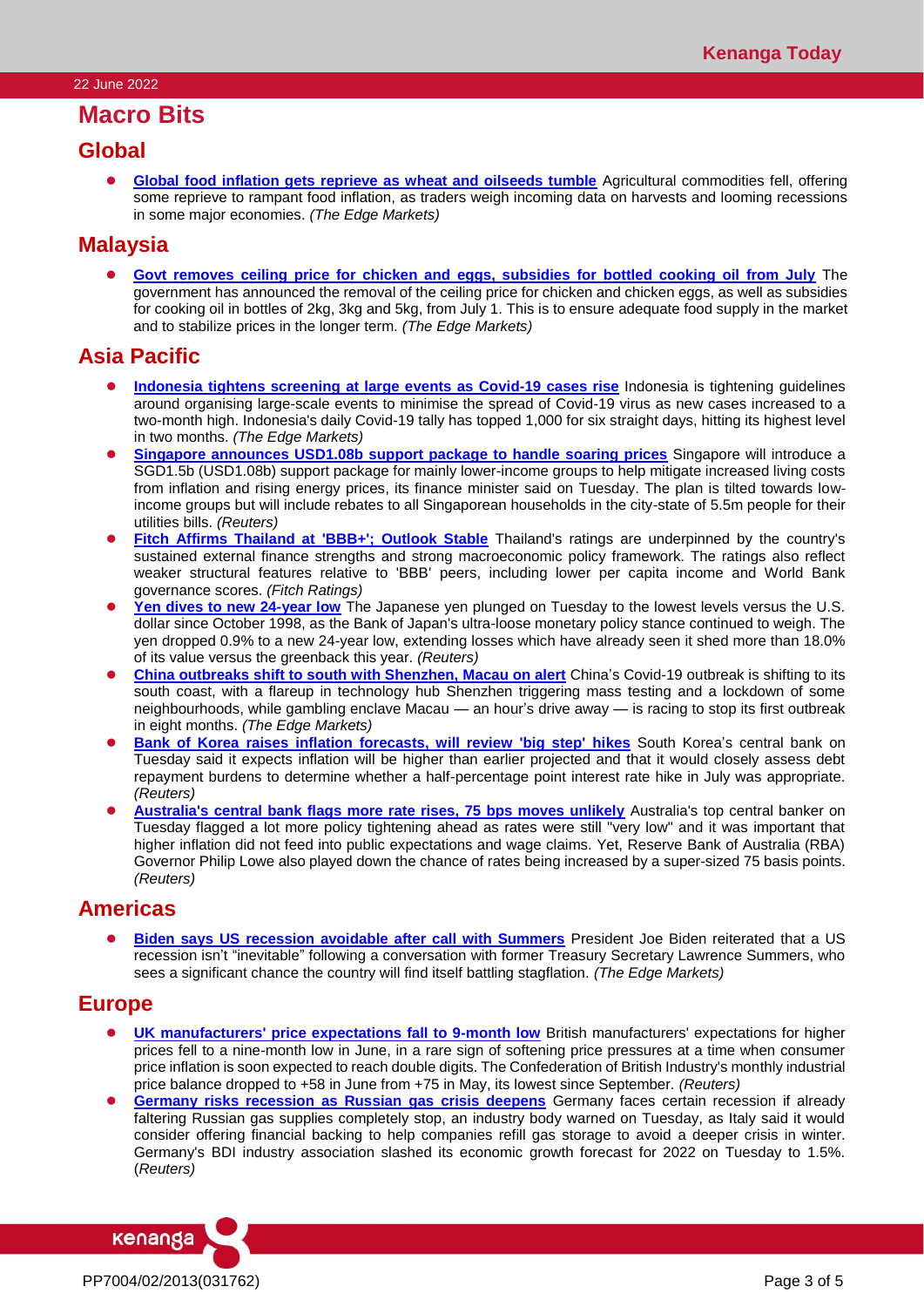### 22 June 2022

## **List of Oversold Stocks (14-Day RSI<30-mark)**

| LIJL VI<br><b>OVUJORU OLOGNO</b>  | $1 + Lu$          | וואווו טטרוטוו |        |        |                |
|-----------------------------------|-------------------|----------------|--------|--------|----------------|
| NAME*                             | <b>LAST PRICE</b> | <b>RSI 14D</b> | RSI 9D | RSI_3D | <b>LOW 30D</b> |
| FORMOSA PROSONIC INDS BHD         | 2.730             | 16.59          | 8.70   | 0.16   | 2.640          |
| HUME CEMENT INDUSTRIES BHD        | 0.965             | 18.05          | 12.65  | 14.86  | 0.960          |
| <b>SARAWAK PLANTATION BHD</b>     | 2.150             | 19.12          | 15.11  | 17.92  | 2.120          |
| <b>HARTALEGA HOLDINGS BHD</b>     | 2.940             | 19.72          | 19.74  | 44.33  | 2.770          |
| RANHILL UTILITIES BHD             | 0.400             | 19.82          | 19.70  | 26.36  | 0.390          |
| LUXCHEM CORP BHD                  | 0.575             | 20.18          | 14.33  | 2.01   | 0.570          |
| ANN JOO RESOURCES BHD             | 1.080             | 20.84          | 19.37  | 31.18  | 1.020          |
| HUP SENG INDUSTRIES BHD           | 0.760             | 21.09          | 18.36  | 31.30  | 0.750          |
| <b>GENTING PLANTATIONS BHD</b>    | 6.640             | 21.10          | 15.32  | 5.93   | 6.610          |
| SOUTHERN ACIDS MALAYSIA BHD       | 3.550             | 22.37          | 14.33  | 1.76   | 3.550          |
| SARAWAK OIL PALMS BERHAD          | 4.380             | 22.48          | 14.98  | 5.29   | 4.320          |
| <b>ELSOFT RESEARCH BHD</b>        | 0.650             | 22.85          | 19.62  | 10.64  | 0.650          |
| <b>MEGA FIRST CORP BHD</b>        | 3.400             | 23.02          | 14.45  | 1.06   | 3.390          |
| <b>MEDIA PRIMA BHD</b>            | 0.420             | 23.04          | 15.99  | 1.39   | 0.420          |
| KIM LOONG RESOURCES BHD           | 1.620             | 23.15          | 17.20  | 6.17   | 1.560          |
| <b>BOILERMECH HOLDINGS BERHAD</b> | 0.805             | 24.02          | 23.31  | 37.69  | 0.770          |
| <b>UEM EDGENTA BHD</b>            | 1.320             | 24.10          | 19.64  | 14.77  | 1.300          |
| ASIA FILE CORP BHD                | 1.730             | 24.39          | 20.76  | 15.66  | 1.700          |
| MUDA HOLDINGS BERHAD              | 1.890             | 24.96          | 24.64  | 38.89  | 1.820          |
| <b>TDM BHD</b>                    | 0.230             | 25.31          | 20.42  | 9.08   | 0.225          |
| <b>JCY INTERNATIONAL BHD</b>      | 0.185             | 25.52          | 23.43  | 14.12  | 0.180          |
| MALAYSIAN BULK CARRIERS BHD       | 0.380             | 25.55          | 23.58  | 41.56  | 0.360          |
| <b>MKH BHD</b>                    | 1.210             | 25.58          | 18.42  | 4.86   | 1.210          |
| POS MALAYSIA BERHAD               | 0.555             | 25.92          | 20.71  | 16.34  | 0.540          |
| RIMBUNAN SAWIT BHD                | 0.190             | 26.55          | 23.23  | 30.37  | 0.175          |
| <b>INNOPRISE PLANTATIONS BHD</b>  | 1.430             | 26.55          | 22.93  | 27.91  | 1.370          |
| PHARMANIAGA BERHAD                | 0.610             | 26.86          | 27.14  | 50.13  | 0.590          |
| <b>BAHVEST RESOURCES BHD</b>      | 0.305             | 27.05          | 23.64  | 18.54  | 0.300          |
| TH PLANTATIONS BHD                | 0.620             | 27.07          | 25.26  | 29.15  | 0.600          |
| AEON CREDIT SERVICE M BHD         | 13.320            | 27.27          | 23.40  | 28.75  | 13.000         |
| <b>GHL SYSTEMS BERHAD</b>         | 1.290             | 27.53          | 19.62  | 4.54   | 1.290          |
| MALAYSIA SMELTING CORP BHD        | 2.530             | 28.22          | 28.35  | 43.64  | 2.350          |
| HIBISCUS PETROLEUM BHD            | 1.050             | 28.22          | 19.88  | 3.81   | 0.995          |
| DAGANG NEXCHANGE BHD              | 0.800             | 28.47          | 24.99  | 34.68  | 0.745          |
| CSC STEEL HOLDINGS BHD            | 1.470             | 28.64          | 24.82  | 29.43  | 1.450          |
| NTPM HOLDINGS BHD                 | 0.430             | 28.65          | 17.26  | 0.28   | 0.425          |
| AMANAHRAYA REIT                   | 0.630             | 28.65          | 26.31  | 35.91  | 0.625          |
| UNISEM (M) BERHAD                 | 2.410             | 28.95          | 21.89  | 8.47   | 2.390          |
| PESTECH INTERNATIONAL BHD         | 0.420             | 29.01          | 27.81  | 33.70  | 0.400          |
| <b>SCICOM (MSC) BHD</b>           | 1.050             | 29.23          | 26.39  | 39.43  | 1.010          |
| JAYA TIASA HOLDINGS BHD           | 0.670             | 29.24          | 29.25  | 45.56  | 0.645          |
| <b>BURSA MALAYSIA BHD</b>         | 6.370             | 29.75          | 25.05  | 22.51  | 6.340          |
| TA ANN HOLDINGS BERHAD            | 4.300             | 29.96          | 28.49  | 41.28  | 4.050          |
| WCT HOLDINGS BHD                  | 0.435             | 29.98          | 27.83  | 34.47  | 0.415          |

*\*Only for stocks with market cap >RM300m Source: Bloomberg*

### **List of Overbought Stocks (14-Day RSI>70-mark)**

| ואוווו ט זישור זשע דון טווטטוס משמעת של הטוב |                            |            |               |         |                 |
|----------------------------------------------|----------------------------|------------|---------------|---------|-----------------|
| NAME*                                        | <b>AST</b><br><b>PRICE</b> | RSI<br>14D | <b>RSI 9D</b> | RSI 3D' | <b>HIGH 30D</b> |
| <b>BREM HOLDING BHD</b>                      | .190                       | 87.46      | 97.04         | 100.00  | .200            |
| COCOALAND HOLDINGS BHD                       | .460                       | 74.02      | 78.28         | 63.67   | .470            |
| .<br>_ _ _ _ _ _<br>$\cdots$                 |                            |            |               |         |                 |

*\*Only for stocks with market cap >RM300m*

#### *Source: Bloomberg*

# **List of Oversold Warrants (14-Day RSI<30-mark)**

| <b>NAME</b>                                        | <b>LAST</b><br><b>PRICE</b> | <b>RSI_14D</b> | $RSI$ 9D | RSI_3D | <b>LOW 30D</b> | <b>EXPIRY</b><br><b>DATE</b> |
|----------------------------------------------------|-----------------------------|----------------|----------|--------|----------------|------------------------------|
| STRAITS ENERGY RESOURCES BHD-WA                    | 0.010                       | 5.92           | 2.10     | 0.00   | 0.005          | 10/8/2022                    |
| DAGANG NEXCHANGE BHD-CX                            | 0.060                       | 16.96          | 17.57    | 38.71  | 0.045          | 24/11/2022                   |
| SCOPE INDUSTRIES BHD-WB                            | 0.030                       | 18.03          | 13.78    | 3.08   | 0.030          | 25/11/2024                   |
| TA WIN HOLDINGS BHD-WA                             | 0.005                       | 23.24          | 17.80    | 2.49   | 0.005          | 5/8/2022                     |
| DAGANG NEXCHANGE BHD-CW                            | 0.080                       | 23.34          | 18.82    | 24.41  | 0.065          | 14/10/2022                   |
| DAGANG NEXCHANGE BHD-CN                            | 0.065                       | 24.28          | 20.60    | 32.99  | 0.045          | 30/8/2022                    |
| ECO WORLD DEVELOPMENT GROUP<br>BHD-WB              | 0.100                       | 24.43          | 30.46    | 48.68  | 0.095          | 12/4/2029                    |
| DATASONIC GROUP BHD-WA                             | 0.105                       | 24.92          | 16.60    | 2.15   | 0.095          | 5/7/2023                     |
| SCANWOLF CORP BHD-WA                               | 0.310                       | 26.93          | 24.09    | 42.81  | 0.245          | 5/8/2026                     |
| HANG SENG INDEX-OO                                 | 0.005                       | 27.31          | 23.47    | 8.01   | 0.005          | 29/6/2022                    |
| DAGANG NEXCHANGE BHD-CV                            | 0.060                       | 27.91          | 22.14    | 30.10  | 0.050          | 18/11/2022                   |
| TOP GLOVE CORP BHD-P                               | 0.045                       | 28.18          | 34.16    | 78.63  | 0.030          | 30/11/2022                   |
| SENHENG NEW RETAIL BHD-CE                          | 0.020                       | 28.96          | 35.59    | 57.86  | 0.015          | 3/4/2023                     |
| DAYANG ENTERPRISE HOLDINGS BHD-<br>C <sub>21</sub> | 0.010                       | 29.76          | 30.68    | 22.15  | 0.010          | 5/9/2022                     |

*Source: Bloomberg*

kenanga